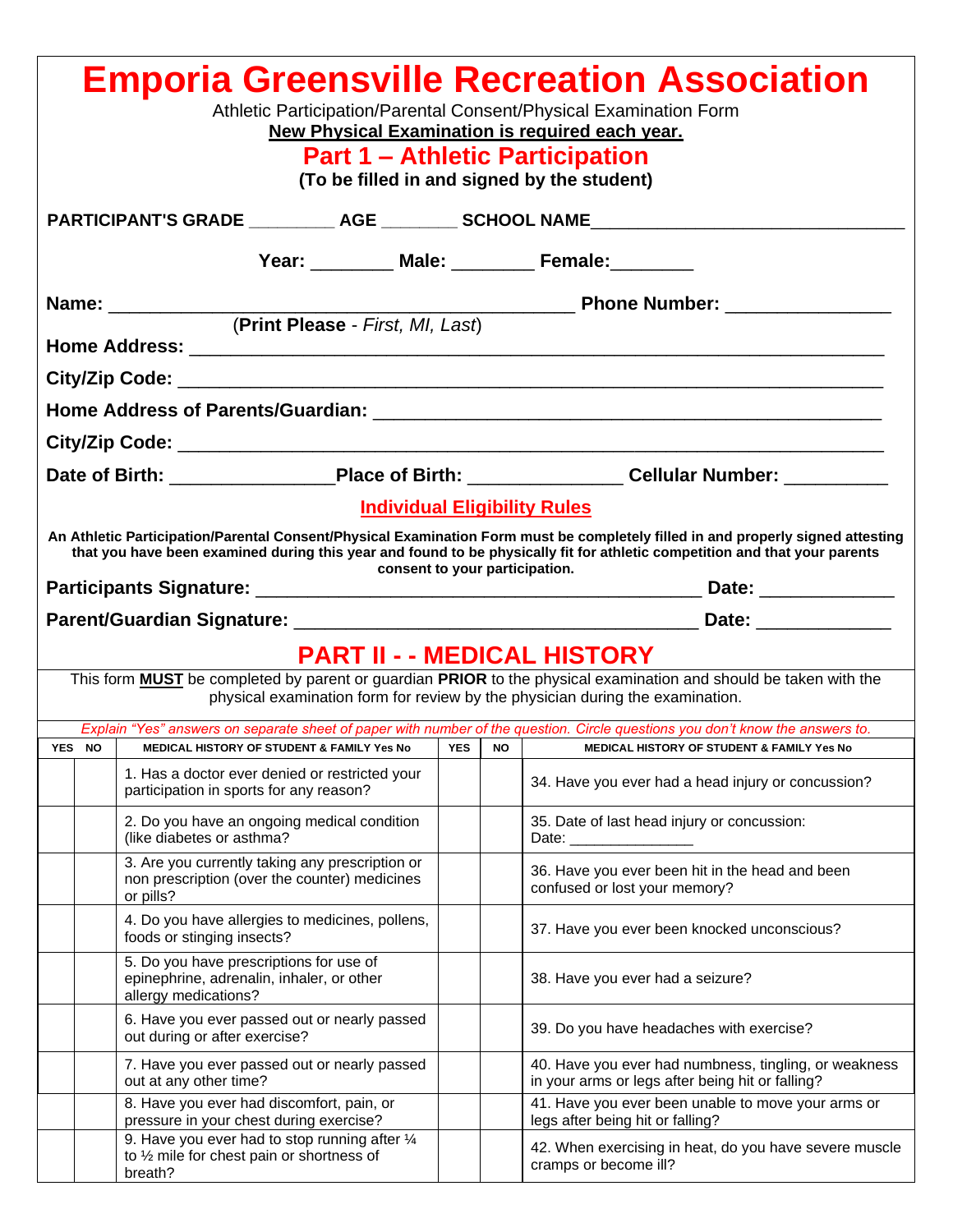| 10. Does your heart race or skip beats during<br>exercise?                                                                                                            | 43. Has a doctor told you that you or someone in your<br>family has sickle cell trait or sickle cell disease?                   |
|-----------------------------------------------------------------------------------------------------------------------------------------------------------------------|---------------------------------------------------------------------------------------------------------------------------------|
| 11. Has a doctor ever told you that you have<br>(check all that apply):                                                                                               | 44. Have you had any other blood disorders or anemia?                                                                           |
| <b>High Blood Pressure</b><br>A heart murmur                                                                                                                          | 45. Have you had any problems with your eyes or vision?                                                                         |
| High cholesterol<br>A heart infection                                                                                                                                 | 46. Do you wear glasses or contact lenses?                                                                                      |
| 12. Has a doctor ever ordered a test for your<br>heart?                                                                                                               | 47. Do you wear protective eyewear, such as goggles or<br>a face shield?                                                        |
| 13. Has anyone in your family died suddenly<br>for no apparent reason?                                                                                                | 48. Are you happy with your weight?                                                                                             |
| 14. Does anyone in your family have a heart<br>problem?                                                                                                               | 49. Are you trying to gain or lose weight?                                                                                      |
| 15. Has any family member or relative died of<br>heart problems or sudden death before age<br>50? (This does not include accidental death)                            | 50. Do you limit or carefully control what you eat?                                                                             |
| 16. Does anyone in your family have Marfan<br>syndrome?                                                                                                               | 51. Has anyone recommended you change your weight<br>or eating habits?                                                          |
| 17. Have you ever spent the night in a<br>hospital?                                                                                                                   | 52. Do you have any concerns that you would like to<br>discuss with a doctor?                                                   |
| 18. Have you ever had surgery?                                                                                                                                        | 53. What is the date of your last Tetanus immunization?<br>Date: _______                                                        |
| 19. Have you ever had an injury, like a sprain,<br>muscle or ligament tear, or tendonitis that<br>caused you to miss a practice or game?                              | 54. Do you have any other significant health problems?                                                                          |
| 20. Have you had any broken or fractured<br>bones or dislocated joints?                                                                                               | <b>FEMALES ONLY</b>                                                                                                             |
| 21. Have you had a bone or joint injury that<br>required x-rays, MRI, CT, surgery, injections,<br>rehabilitation, physical therapy, a brace, a<br>cast, or crutches?  | 54. Have you ever had a menstrual period?                                                                                       |
| 22. Have you ever had a stress fracture?                                                                                                                              | 55. Age when you had your first menstrual period?                                                                               |
| 23. Have you ever had an x-ray of your neck<br>for atlanto-axial instability? OR Have you ever<br>been told that you have that disorder or any<br>neck/spine problem? | 56. How many periods have you had in the last 12<br>months? $\frac{1}{\sqrt{1-\frac{1}{2}}\cdot\frac{1}{\sqrt{1-\frac{1}{2}}}}$ |
| 24. Do you regularly use a brace or assistive<br>device?                                                                                                              | 57. Do you take a calcium supplement?                                                                                           |
| 25. Have you ever been diagnosed with<br>asthma or other allergic disorders? Explain<br>"Yes" answers here:                                                           |                                                                                                                                 |
| 26. Do you cough, wheeze, or have difficulty<br>breathing during or after exercise?                                                                                   |                                                                                                                                 |
| 27. Is there anyone in your family who has<br>asthma?                                                                                                                 |                                                                                                                                 |
| 28. Have you ever used an inhaler or taken<br>asthma medicine?                                                                                                        |                                                                                                                                 |
| 29. Were you born without or are you missing<br>a kidney, an eye, a testicle, or any other<br>organ?                                                                  | Explain all "YES" answers HERE!                                                                                                 |
| 30. Have you had infectious mononucleosis<br>(mono) within the last three months?                                                                                     |                                                                                                                                 |
| 31. Have you ever had mono or any illness<br>lasting more than two weeks?                                                                                             |                                                                                                                                 |
| 32. Do you have any rashes, pressure sores,<br>or other skin problems?                                                                                                |                                                                                                                                 |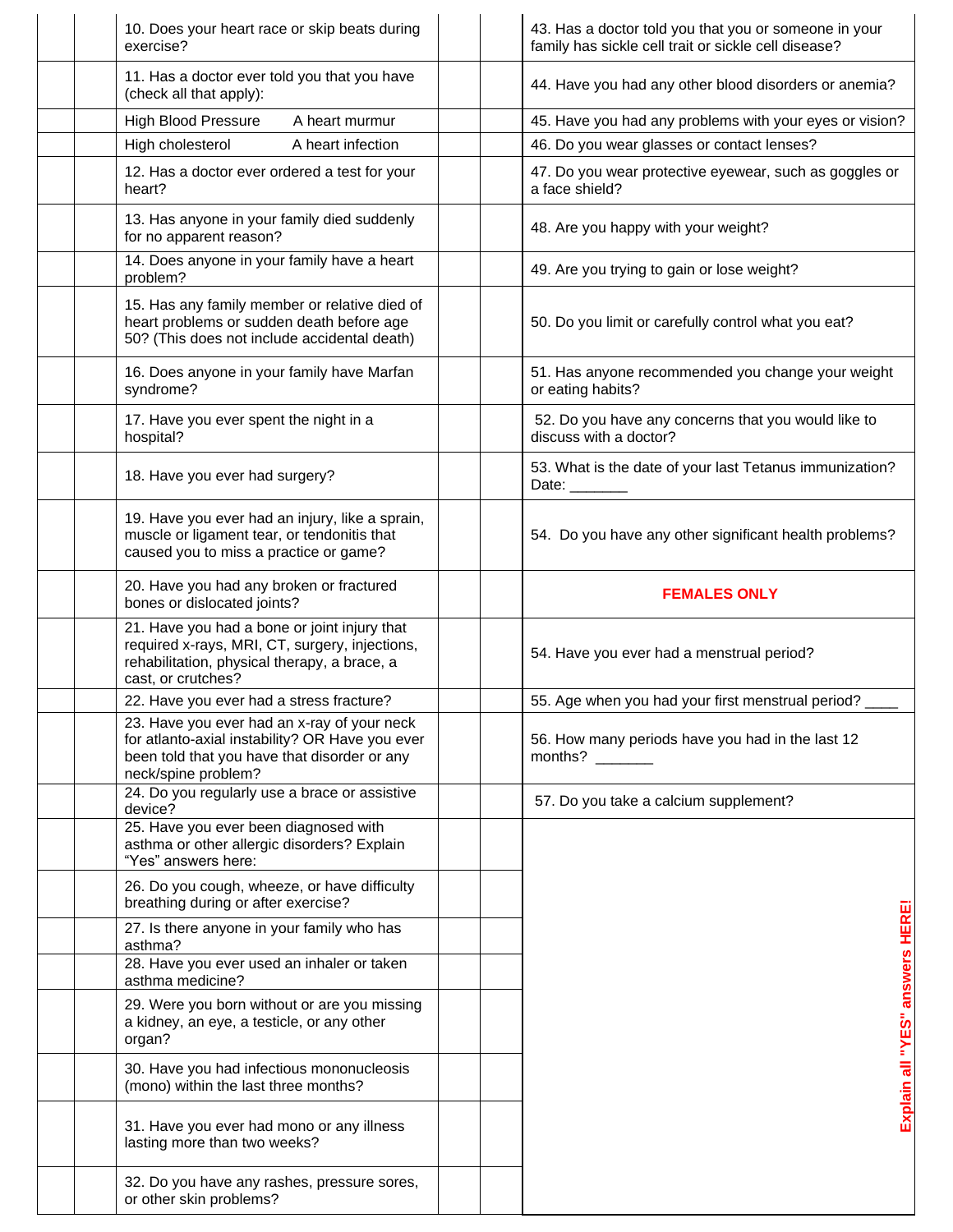**Parent/Guardian Signature: \_\_\_\_\_\_\_\_\_\_\_\_\_\_\_\_\_\_\_\_\_\_\_ Athlete's Signature: \_\_\_\_\_\_\_\_\_\_\_\_\_\_\_\_\_\_\_\_\_\_\_\_\_\_\_**

# **PART III – PHYSICAL EXAMINATION**

**(To be completed by examining physician)** 

|                                                                |  |  |                              |                          | _School: __________________________________                                                                                 |
|----------------------------------------------------------------|--|--|------------------------------|--------------------------|-----------------------------------------------------------------------------------------------------------------------------|
|                                                                |  |  |                              |                          | Height: ________________ Weight: _____________________ Sex: _____________________ Age: _____________ Grade: _______________ |
| *Tanner Stage or Maturation Index: ___________                 |  |  | BP: ________________________ |                          |                                                                                                                             |
| *Percent Body Fat _____________________________                |  |  | *Pulse(rest) _______________ |                          |                                                                                                                             |
|                                                                |  |  | (Recovery)                   |                          |                                                                                                                             |
| *Vision: Corrected (L) ________ (R) __________ Both __________ |  |  |                              |                          |                                                                                                                             |
| <b>Uncorrected</b>                                             |  |  |                              |                          |                                                                                                                             |
|                                                                |  |  |                              |                          |                                                                                                                             |
|                                                                |  |  |                              |                          |                                                                                                                             |
|                                                                |  |  |                              |                          |                                                                                                                             |
|                                                                |  |  |                              |                          |                                                                                                                             |
|                                                                |  |  |                              |                          |                                                                                                                             |
|                                                                |  |  |                              |                          |                                                                                                                             |
|                                                                |  |  |                              |                          |                                                                                                                             |
|                                                                |  |  |                              |                          |                                                                                                                             |
| Lab:                                                           |  |  |                              |                          |                                                                                                                             |
|                                                                |  |  |                              | Genitalia/hernia         | <u> 1980 - Jan Barnett, fransk politik (d. 1980)</u>                                                                        |
|                                                                |  |  |                              | <b>Peripheral Pulses</b> |                                                                                                                             |
| and/or Fe Stores                                               |  |  |                              |                          |                                                                                                                             |

#### **\*WHEN MEDICALLY INDICATED**

(*Physician judgment based on history, exam, and knowledge of other recent physical and laboratory evaluations*) **^WITH SPECIAL INDICATIONS**

(*These studies may be recommended to the athlete because of history or physical findings and may or may not be required before making participation decision.)*

\_\_\_\_\_\_\_\_\_\_\_\_\_\_\_\_\_\_\_\_\_\_\_\_\_\_\_\_\_\_\_\_\_\_\_\_\_\_\_\_\_\_\_\_\_\_\_\_\_\_\_\_\_\_\_\_\_\_\_\_\_\_\_\_\_\_\_\_\_\_\_\_\_\_\_\_\_\_\_\_\_\_\_\_\_\_\_\_\_\_\_\_\_\_ \_\_\_\_\_\_\_\_\_\_\_\_\_\_\_\_\_\_\_\_\_\_\_\_\_\_\_\_\_\_\_\_\_\_\_\_\_\_\_\_\_\_\_\_\_\_\_\_\_\_\_\_\_\_\_\_\_\_\_\_\_\_\_\_\_\_\_\_\_\_\_\_\_\_\_\_\_\_\_\_\_\_\_\_\_\_\_\_\_\_\_\_\_\_ \_\_\_\_\_\_\_\_\_\_\_\_\_\_\_\_\_\_\_\_\_\_\_\_\_\_\_\_\_\_\_\_\_\_\_\_\_\_\_\_\_\_\_\_\_\_\_\_\_\_\_\_\_\_\_\_\_\_\_\_\_\_\_\_\_\_\_\_\_\_\_\_\_\_\_\_\_\_\_\_\_\_\_\_\_\_\_\_\_\_\_\_\_\_

#### **I have reviewed the data above, reviewed his/her medical history form and make the following recommendations for his/her participation in athletics. CLEARED WITHOUT RESTRICTIONS**

\_\_\_\_\_\_\_\_\_\_\_\_\_\_\_\_\_\_\_\_\_\_\_\_\_\_\_\_\_\_\_\_\_\_\_\_\_\_\_\_\_\_\_\_\_\_\_\_\_\_\_\_\_\_\_\_\_\_\_\_\_\_\_\_\_\_\_\_\_\_\_\_\_\_\_\_\_\_\_\_\_\_\_\_\_\_\_

 $\square$  Cleared AFTER further evaluation or treatment for:

□ Cleared for **Limited participation** (*check and explain "reason" for all that apply*):

Not cleared for (*specific sports*)\_\_\_\_\_\_\_\_\_\_\_\_\_\_\_\_\_\_\_\_\_\_\_\_\_\_\_\_\_\_\_\_\_\_\_\_\_\_\_\_\_\_\_\_\_\_\_\_\_\_\_\_\_\_\_\_\_\_\_\_

Cleared only for (*specific sports*) \_\_\_\_\_\_\_\_\_\_\_\_\_\_\_\_\_\_\_\_\_\_\_\_\_\_\_\_\_\_\_\_\_\_\_\_\_\_\_\_\_\_\_\_\_\_\_\_\_\_\_\_\_\_\_\_\_\_\_

Reason(*s*):